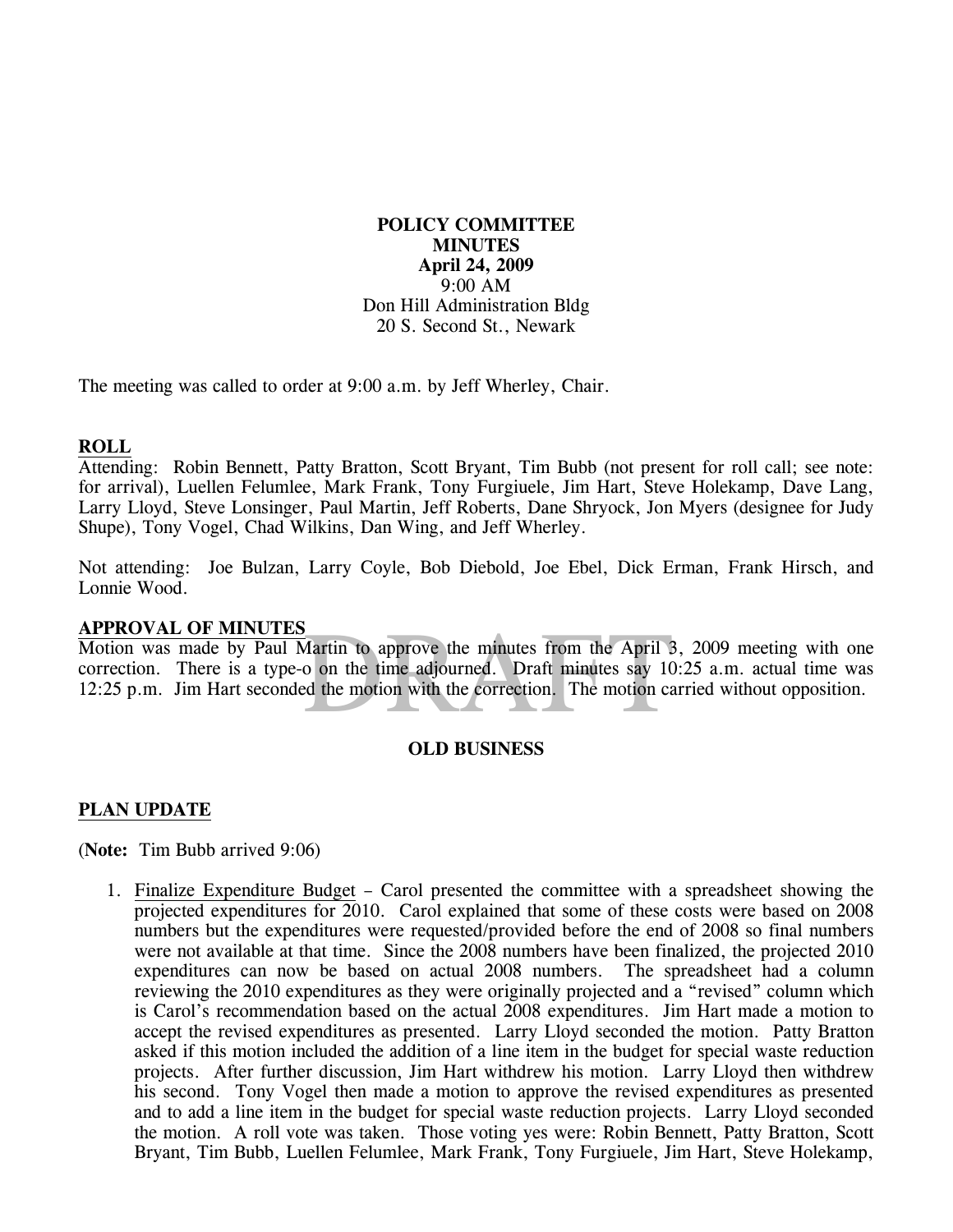Dave Lang, Larry Lloyd, Steve Lonsinger, Paul Martin, Jeff Roberts, Dane Shryock, Jon Myers, Tony Vogel, Chad Wilkins, and Dan Wing. Those voting no were: none. The motion carried unanimously 19-0.

Discussion then ensued on the inflation factor using for projecting out for the next 14 years. Carol presented the committee with a budget for administrative costs based on inflationary factors as we know them today. Mary Wiard (consultant, Waste Alternatives) said that she recommended using a 5% inflation factor for the recycling programs from 2010-2014; then reducing it to 1%beginning in 2015. Discussion ensued regarding a figure to use beginning in 2015. Jon Myers made a motion to accept the inflationary factor of 5% through 2014 and reducing it to 3% in 2015. Jeff Roberts seconded the motion. A roll vote was taken. Those voting yes were: Robin Bennett, Patty Bratton, Scott Bryant, Tim Bubb, Luellen Felumlee, Mark Frank, Tony Furgiuele, Jim Hart, Steve Holekamp, Dave Lang, Larry Lloyd, Steve Lonsinger, Paul Martin, Jeff Roberts, Dane Shryock, Jon Myers, Tony Vogel, Chad Wilkins, and Dan Wing. Those voting no were: none. The motion carried unanimously 19-0.

2. Select Primary Funding Mechanism – Jeff Wherley stated that Tony Furgiuele would be leaving soon for another obligation and that he knew Tony would like to speak on this topic. Tony stated that he would like to see disposal fees be set to \$2-\$2-\$2 which would be an increase in in-district and out-of-state fees by \$1 and a decrease in out-of-district fees by \$2. He further stated that the district and recycling program managers need to work hard to reduce recycling costs.

(**Note:** Tony Furgiuele left at 9:35)

r, Suburban Landfill) stated that they are still to<br>lumbus) about waiver agreements allowing tone<br>w control is implemented. He stated that SWACC Frank Fello (Manager, Suburban Landfill) stated that they are still talking to SWACO (Solid Waste Authority of Columbus) about waiver agreements allowing tonnages to continue going to Suburban, even if flow control is implemented. He stated that SWACO's board is meeting again on May  $5^{\text{th}}$ .

Paul Martin stated that he agreed that the district needs a "contingency" funding mechanism in the plan. He asked what the landfill operators in the audience thought about our fee structure. Frank Fello (Suburban Landfill) said that if the district stayed with a \$1-\$4-\$1 disposal fee they would be okay. He also said that he would like the committee to consider going to a \$1-\$3-\$1 disposal fee and also institute a generation fee. He further state that if the out-of-state fees are increased he believes that Suburban would lose that waste. Rod Deeds (Manager, Tunnell Hill Landfill) stated that he also liked the \$1-\$3-\$1 disposal fee. Additionally, he advised the committee that 90% of the waste stream coming in to Tunnell Hill is out-of-state waste and that raising that fee to \$4/ton (as mentioned in an email sent out prior to this meeting) would close Tunnell Hill's doors.

3. Set Funding Levels – Motion was made by Jim Hart that the primary funding mechanism to be written into the solid waste plan be a disposal fee of \$1.25/ton for in-district waste, \$3.50/ton for out-of-district waste, and \$1.25/ton for out-of state waste. Jeff Roberts seconded the motion. Much discussion took place regarding different fee levels that could be charged. Additionally, discussion ensued regarding the need to change the current structure (\$1-\$4-\$1) when more than likely, the contingency funding mechanism that is to be discussed next is probably going to have to be put into place shortly thereafter. Jon Myers made a motion to table Jim Hart's motion. A roll vote was taken. Those voting yes were: Robin Bennett, Patty Bratton, Dave Lang, Steve Lonsinger, Paul Martin, Jon Myers, and Tony Vogel. Those voting no were: Scott Bryant, Tim Bubb, Luellen Felumlee, Mark Frank, Jim Hart, Steve Holekamp, Larry Lloyd, Jeff